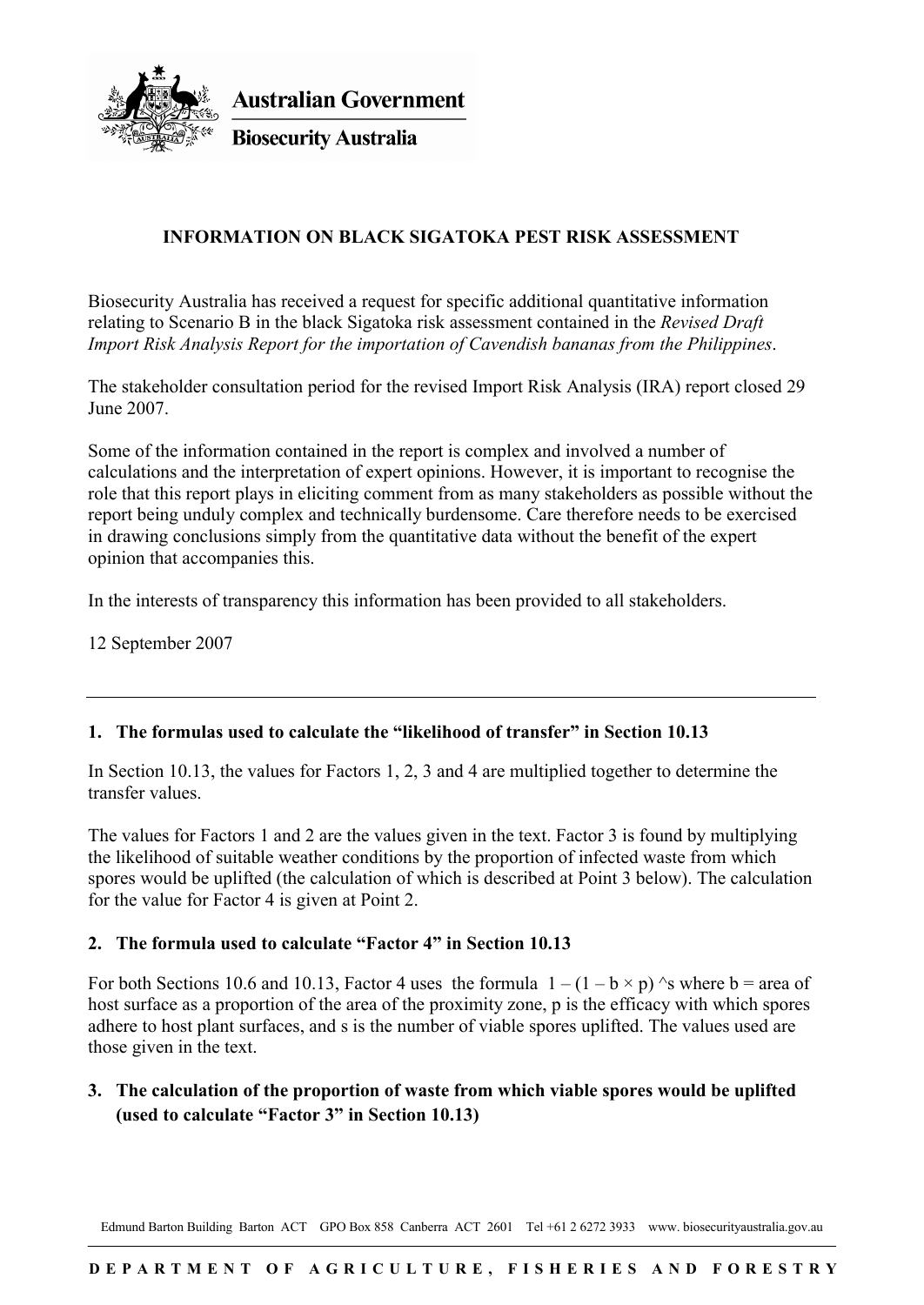Because only a few spores will be uplifted from a piece of infected waste, there will be some pieces of waste for which no spores will be uplifted. A binomial distribution was used to determine the probability that no spores would be uplifted.

For the unrestricted scenario, approximately 1% of the 100 spores will be uplifted. Hence the proportion of times for which no spores would be uplifted from infected waste is about 36.6%. This was rounded down to 35% to give the figure cited on page 127 and used to calculate the proportion of pieces of infected waste from which spores would be released (65%).

#### **4. The effect of the mitigation measures in calculating "Factor 3" in Section 10.19**

The risk mitigation measures either reduce the number of spores on a piece of infected waste, the proportion of spores that are viable, or both. This results in a smaller probability that viable spores are uplifted and affects the number of viable spores uplifted if any spores are uplifted.

When considering fruit from areas of low pest prevalence, the level of spores on bananas would be reduced by at least 90% (p 136). Hence there would only be 10 spores (rather than 100) that might be uplifted. The calculation method of Point 3 to determine the probability that any spores would be uplifted was repeated with the same 1% uplift rate but only 10 spores on the banana. The calculated value of 0.096 was rounded to 0.1 for use in the calculations.

For the scenario in determining the effect of the risk mitigation measures the IRA team considered that the mitigation measure will reduce the proportion of fingers from which spores are uplifted to about 10% compared to 65% for the unrestricted scenario. Hence the proportion of fingers from which spores would be uplifted is approximately 15% of the unrestricted value, equal to the change in the transfer values used in the calculations.

The same argument applies to trash minimisation although the reduction is not as great. The calculation was based on 15 spores being on the banana and a 1% uplift rate.

Post-harvest treatment does not reduce the number of spores on bananas, but does reduce the proportion that are viable to about 10%. Hence the proportion of the 100 spores that are uplifted and viable is only 0.1%. Using the method of Point 3 to calculate the probability that viable spores are uplifted gave the result 0.095. The rounded figure of 0.1 was used in the calculations.

The effects of the single mitigation measures are combined when considering a systems approach that uses several of the measures. Combining low pest prevalence and trash minimisation means that there would be only 1 spore (rather than 100) on a banana that might be uplifted. The likelihood of this occurring and the spore being viable is 1% if post-harvest treatment is not used and 0.1% if it is used.

In addition, for the two system approaches considered in detail in the report, only one spore would be uplifted if any spores were uplifted, compared to one or two spores for the unrestricted scenario and the scenarios involving a single mitigation measure. This is taken into account when calculating the maximum value for Factor 4 for the scenarios (as outlined in Point 2).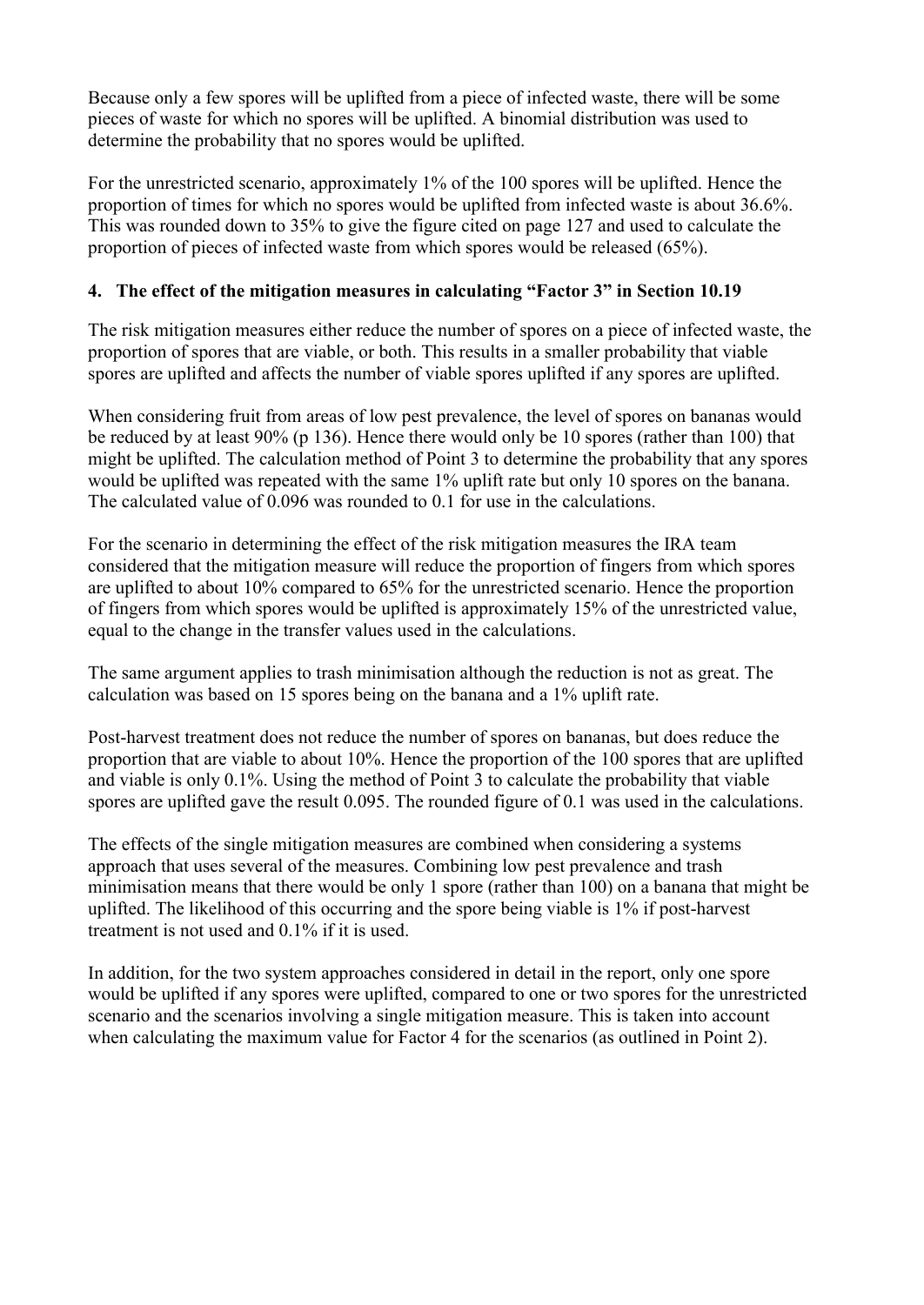# **5. Tables corresponding to Table 10.10 for different risk mitigation options for Scenario B for black Sigatoka**

| <b>Controlled waste</b> | Uncontrolled<br>household waste | <b>Other uncontrolled</b><br>waste |
|-------------------------|---------------------------------|------------------------------------|
|                         |                                 |                                    |
| $U(8.00E-10, 7.16E-09)$ | $U(5.60E-06, 1.43E-04)$         | $U(5.60E-06, 1.43E-04)$            |
| $U(8.00E-10, 2.40E-09)$ | $U(5.60E-06, 4.79E-05)$         | $U(5.60E-06, 4.79E-05)$            |
| $U(8.00E-10, 2.40E-09)$ | $U(5.60E-06, 4.79E-05)$         | $U(5.60E-06, 4.79E-05)$            |
|                         |                                 |                                    |
| $U(4.00E-10, 4.77E-09)$ | $U(2.80E-06, 9.54E-05)$         | $U(2.80E-06, 9.54E-05)$            |
| $U(4.00E-10, 1.60E-09)$ | $U(2.80E-06, 3.19E-05)$         | $U(2.80E-06, 3.19E-05)$            |
| $U(4.00E-10, 1.60E-09)$ | $U(2.80E-06, 3.19E-05)$         | $U(2.80E-06, 3.19E-05)$            |
|                         |                                 |                                    |

#### **Table 10.19A: Areas of low pest prevalence Table 10.22A: Post harvest treatment**

#### **Table 10.21A: Trash minimisation**

| <b>Controlled waste</b> | Uncontrolled<br>household waste | <b>Other uncontrolled</b><br>waste |
|-------------------------|---------------------------------|------------------------------------|
|                         |                                 |                                    |
| U(1.20E-09, 1.07E-08)   | $U(8.40E-06, 2.15E-04)$         | $U(8.40E-06, 2.15E-04)$            |
| $U(1.20E-09, 3.59E-09)$ | $U(8.40E-06, 7.19E-05)$         | $U(8.40E-06, 7.19E-05)$            |
| $U(1.20E-09, 3.59E-09)$ | U(8.40E-06, 7.19E-05)           | U(8.40E-06, 7.19E-05)              |
|                         |                                 |                                    |
| $U(6.00E-10, 7.16E-09)$ | $U(4.20E-06, 1.43E-04)$         | $U(4.20E-06, 1.43E-04)$            |
| $U(6.00E-10, 2.40E-09)$ | $U(4.20E-06, 4.79E-05)$         | $U(4.20E-06, 4.79E-05)$            |
| $U(6.00E-10, 2.40E-09)$ | $U(4.20E-06, 4.79E-05)$         | $U(4.20E-06, 4.79E-05)$            |
|                         |                                 |                                    |

#### **Table 10.24A: Areas of low pest prevalence and trash minimization**

| <b>Exposure groups</b>  | <b>Controlled waste</b> | Uncontrolled<br>household waste | Other uncontrolled<br>waste |
|-------------------------|-------------------------|---------------------------------|-----------------------------|
| <b>Grower areas</b>     |                         |                                 |                             |
| commercial crops        | $U(8.00E-11, 3.60E-10)$ | $U(5.60E-07, 7.20E-06)$         | $U(5.60E-07, 7.20E-06)$     |
| home gardens            | $U(8.00E-11, 1.20E-10)$ | $U(5.60E-07, 2.40E-06)$         | $U(5.60E-07, 2.40E-06)$     |
| other plant communities | $U(8.00E-11, 1.20E-10)$ | $U(5.60E-07, 2.40E-06)$         | $U(5.60E-07, 2.40E-06)$     |
| Other areas             |                         |                                 |                             |
| commercial crops        | U(4.00E-11, 2.40E-10)   | $U(2.80E-07, 4.80E-06)$         | $U(2.80E-07, 4.80E-06)$     |
| home gardens            | $U(4.00E-11, 8.00E-11)$ | $U(2.80E-07, 1.60E-06)$         | $U(2.80E-07, 1.60E-06)$     |
| other plant communities | $U(4.00E-11, 8.00E-11)$ | $U(2.80E-07, 1.60E-06)$         | U(2.80E-07, 1.60E-06)       |